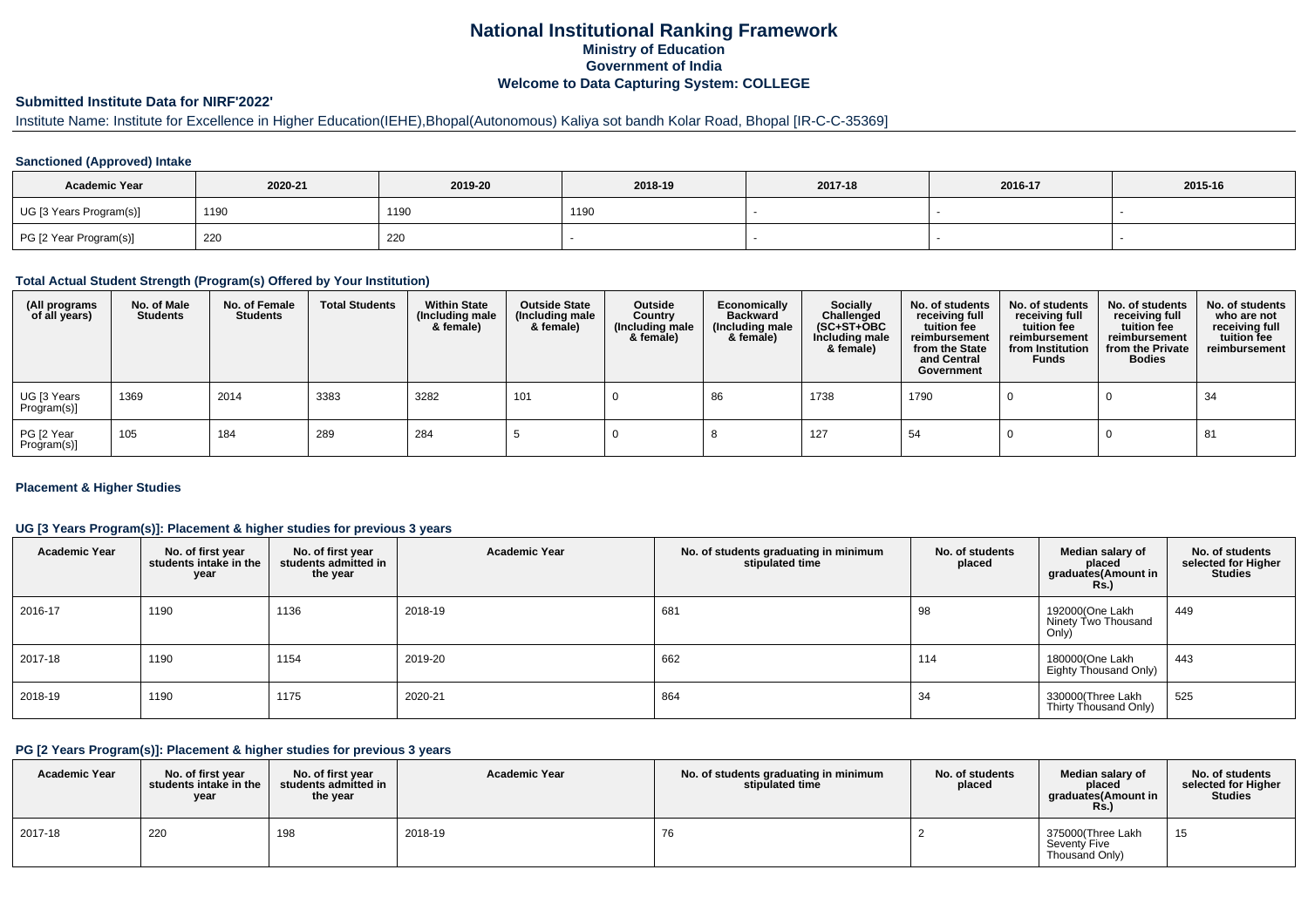| 2018-19 | 220 | 204 | 2019-20 | 114 | 1980000(Nineteen<br>Lakh Eighty Thousand<br>Only) | -17 |
|---------|-----|-----|---------|-----|---------------------------------------------------|-----|
| 2019-20 | 220 | 206 | 2020-21 | 120 | 800000(Eight Lakhs<br>Only)                       | 28  |

#### **Financial Resources: Utilised Amount for the Capital expenditure for previous 3 years**

| <b>Academic Year</b>                                                                                 | 2020-21                                                                            | 2019-20                                                                   | 2018-19                                                                          |  |  |  |  |  |  |
|------------------------------------------------------------------------------------------------------|------------------------------------------------------------------------------------|---------------------------------------------------------------------------|----------------------------------------------------------------------------------|--|--|--|--|--|--|
|                                                                                                      | <b>Utilised Amount</b>                                                             | <b>Utilised Amount</b>                                                    | <b>Utilised Amount</b>                                                           |  |  |  |  |  |  |
| Annual Capital Expenditure on Academic Activities and Resources (excluding expenditure on buildings) |                                                                                    |                                                                           |                                                                                  |  |  |  |  |  |  |
| Library                                                                                              | 441525 (Four Lakhs Forty One Thousand Five Hundred<br>Twenty Five Only)            | 226424 (Two Lakhs Twenty Six Thousand Four Hundred<br>Twenty Four Only)   | 384989 (Three Lakhs Eighty Four Thousand Nine Hundred<br>Eighty Nine Only)       |  |  |  |  |  |  |
| New Equipment for Laboratories                                                                       | 1579606 (Fifteen Lakhs Seventy Nine Thousand Six Hundred<br>Six Only)              | 644775 (Six Lakhs Forty Four Thousand Seven Hundred<br>Seventy Five Only) | 2596557 (Twenty Five Lakhs Ninety Six Thousand Five<br>Hundred Fifty Seven Only) |  |  |  |  |  |  |
| Other expenditure on creation of Capital Assets (excluding<br>expenditure on Land and Building)      | 2378546 (Twenty Three Lakhs Seventy Eight Thousand Five<br>Hundred Forty Six Only) | 606313 (Six Lakhs Six Thousand Three Hundred Thirteen<br>Only)            | 3085871 (Thirty Lakhs Eighty Five Thousand Eight Hundred<br>Seventy One Only)    |  |  |  |  |  |  |

#### **Financial Resources: Utilised Amount for the Operational expenditure for previous 3 years**

| <b>Academic Year</b><br>2020-21                                                                                                                                                                 |                                                                                                  | 2019-20                                                                                         | 2018-19                                                                                         |  |  |  |  |  |  |
|-------------------------------------------------------------------------------------------------------------------------------------------------------------------------------------------------|--------------------------------------------------------------------------------------------------|-------------------------------------------------------------------------------------------------|-------------------------------------------------------------------------------------------------|--|--|--|--|--|--|
|                                                                                                                                                                                                 | <b>Utilised Amount</b>                                                                           | <b>Utilised Amount</b>                                                                          | <b>Utilised Amount</b>                                                                          |  |  |  |  |  |  |
| <b>Annual Operational Expenditure</b>                                                                                                                                                           |                                                                                                  |                                                                                                 |                                                                                                 |  |  |  |  |  |  |
| Salaries (Teaching and Non Teaching staff)                                                                                                                                                      | 184851486 (Eighteen Crores Forty Eight Lakhs Fifty One<br>Thousand Four Hundred Eighty Six Only) | 193516732 (Nineteen Crores Thirty Five Lakhs Sixteen<br>Thousand Seven Hundred Thirty Two Only) | 109738684 (Ten Crores Ninety Seven Lakhs Thirty Eight<br>Thousand Six Hundred Eighty Four Only) |  |  |  |  |  |  |
| Maintenance of Academic Infrastructure or consumables and<br>other running expenditures (excluding maintenance of hostels<br>and allied services, rent of the building, depreciation cost, etc) | 10940026 (One Crore Nine Lakhs Forty Thousand Twenty Six<br>Only)                                | 17838726 (One Crore Seventy Eight Lakhs Thirty Eight<br>Thousand Seven Hundred Twenty Six Only) | 22342440 (Two Crore Twenty Three Lakhs Forty Two<br>Thousand Four Hundred Forty Only)           |  |  |  |  |  |  |
| Seminars/Conferences/Workshops                                                                                                                                                                  | 72634 (Seventy Two Thousand Six Hundred Thirty Four Only)                                        | 16975 (Sixteen Thousand Nine Hundred Seventy Five Only)                                         | 0 (Zero Only)                                                                                   |  |  |  |  |  |  |

## **PCS Facilities: Facilities of physically challenged students**

| 1. Do your institution buildings have Lifts/Ramps?                                                                                                         | Yes, more than 40% of the buildings |
|------------------------------------------------------------------------------------------------------------------------------------------------------------|-------------------------------------|
| 2. Do your institution have provision for walking aids, including wheelchairs and transportation from one building to another for<br>handicapped students? | No                                  |
| 3. Do your institution buildings have specially designed toilets for handicapped students?                                                                 | Not available                       |

### **Faculty Details**

| <b>Srno</b> | Name                    | Age | Designation | Gender | Qualification | <b>Experience (In</b><br>Months) | <b>Currently working<br/>with institution?</b> | <b>Joining Date</b> | <b>Leaving Date</b> | <b>Association type</b> |
|-------------|-------------------------|-----|-------------|--------|---------------|----------------------------------|------------------------------------------------|---------------------|---------------------|-------------------------|
|             | Dr HK GARG              | 52  | Professor   | Male   | Ph.D          | 334                              | Yes                                            | 09-02-2021          | $\sim$              | Regular                 |
|             | Dr Ruchira<br>Chaudhary | 60  | Professor   | Female | Ph.D          | 393                              | Yes                                            | 28-09-2021          | $- -$               | Regular                 |
|             | Dr AK Bhardwaj          | 54  | Professor   | Male   | Ph.D          | 333                              | Yes                                            | 15-06-2015          | $- -$               | Regular                 |
|             | Dr Manish Sharma        | 54  | Professor   | Male   | Ph.D          | 327                              | Yes                                            | 25-07-2015          | $- -$               | Regular                 |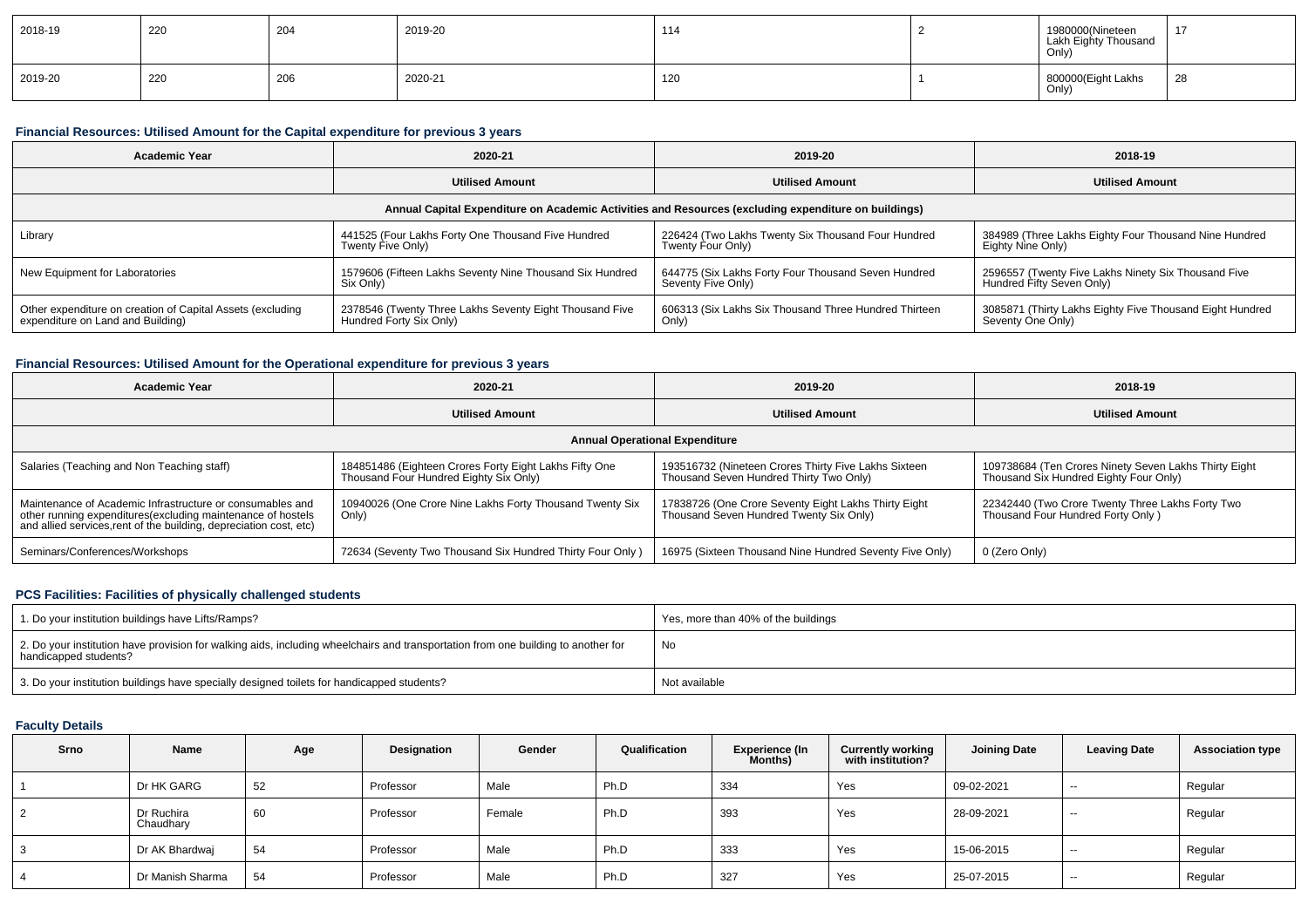| $5\phantom{.0}$ | Dr Anita<br>Deshpandey        | 60 | Professor | Female | Ph.D | 440 | Yes | 28-05-2009 | $\overline{\phantom{a}}$ | Regular |
|-----------------|-------------------------------|----|-----------|--------|------|-----|-----|------------|--------------------------|---------|
| 6               | Dr Anita Shinde               | 62 | Professor | Female | Ph.D | 443 | Yes | 20-09-2013 | $\sim$                   | Regular |
| $\overline{7}$  | Dr Chanda Jain                | 63 | Professor | Female | Ph.D | 463 | Yes | 19-09-2013 | ⊶.                       | Regular |
| 8               | Dr Dinesh Kumar<br>Gupta      | 59 | Professor | Male   | Ph.D | 468 | Yes | 13-06-2015 | ⊷.                       | Regular |
| 9               | Dr Gyan Singh<br>Gautam       | 63 | Professor | Male   | Ph.D | 453 | Yes | 23-06-2015 | $\overline{\phantom{a}}$ | Regular |
| 10              | Dr Harihar Basant<br>Gupta    | 58 | Professor | Male   | Ph.D | 398 | Yes | 05-10-2013 | ⊷.                       | Regular |
| 11              | Dr Mukesh Jain                | 61 | Professor | Male   | Ph.D | 466 | Yes | 20-06-2015 | ⊶.                       | Regular |
| 12              | Dr Preeti Mishra              | 53 | Professor | Female | Ph.D | 325 | Yes | 01-02-2012 | --                       | Regular |
| 13              | Dr Ram Krishna<br>Shrivastava | 54 | Professor | Male   | Ph.D | 321 | Yes | 01-07-2015 | -−                       | Regular |
| 14              | Dr Ranjana Verma              | 60 | Professor | Female | Ph.D | 459 | Yes | 19-03-2019 | -−                       | Regular |
| 15              | Dr Smita Jain                 | 53 | Professor | Female | Ph.D | 336 | Yes | 07-10-2017 | $\overline{\phantom{a}}$ | Regular |
| 16              | Dr Alok Kumar<br>Rastogi      | 61 | Professor | Male   | Ph.D | 438 | Yes | 10-11-2008 | $\overline{\phantom{a}}$ | Regular |
| 17              | Dr Anjali Acharya             | 58 | Professor | Female | Ph.D | 408 | Yes | 03-12-2007 | $\overline{\phantom{a}}$ | Regular |
| 18              | Dr Indu Pandey                | 58 | Professor | Female | Ph.D | 443 | Yes | 15-06-2004 | -−                       | Regular |
| 19              | Dr Manoj Kumar<br>Shukla      | 62 | Professor | Male   | Ph.D | 432 | Yes | 20-06-2015 | $\overline{\phantom{a}}$ | Regular |
| 20              | Dr Nitya Ranjan Das           | 60 | Professor | Male   | Ph.D | 439 | Yes | 22-07-2012 | $\overline{\phantom{a}}$ | Regular |
| 21              | Dr Panna Lal<br>Sanodiya      | 60 | Professor | Male   | Ph.D | 406 | Yes | 11-06-2011 | --                       | Regular |
| 22              | Dr Pragyesh Kumar<br>Agrawal  | 50 | Professor | Male   | Ph.D | 330 | Yes | 05-08-2021 | --                       | Regular |
| 23              | Dr Rajshree Shastri           | 62 | Professor | Female | Ph.D | 468 | Yes | 28-10-2014 | --                       | Regular |
| 24              | Dr Renu Jain                  | 58 | Professor | Female | Ph.D | 336 | Yes | 17-06-2015 | -−                       | Regular |
| 25              | Dr Sandhya Prasad             | 63 | Professor | Female | Ph.D | 384 | Yes | 06-06-2016 | Ξ.                       | Regular |
| 26              | Dr Sandhya Trivedi            | 58 | Professor | Female | Ph.D | 440 | Yes | 17-06-2015 | $\overline{\phantom{a}}$ | Regular |
| 27              | Dr Satya Deo Mishra           | 63 | Professor | Male   | Ph.D | 492 | Yes | 02-07-2021 | $\overline{\phantom{a}}$ | Regular |
| 28              | Dr Shailja Dubey              | 59 | Professor | Female | Ph.D | 456 | Yes | 18-06-2015 | Щ,                       | Regular |
| 29              | Dr Sharda Gangwar             | 52 | Professor | Female | Ph.D | 324 | Yes | 16-09-2003 | $\overline{\phantom{a}}$ | Regular |
| 30              | Dr Sudhir Jain                | 58 | Professor | Male   | Ph.D | 402 | Yes | 01-10-2018 | Ξ.                       | Regular |
| 31              | Dr Sunil Mishra               | 60 | Professor | Male   | Ph.D | 426 | Yes | 01-12-2012 | ш.                       | Regular |
| 32              | Dr Vinod Kumar<br>Shukla      | 63 | Professor | Male   | Ph.D | 492 | Yes | 30-12-2015 | $\overline{\phantom{a}}$ | Regular |
| 33              | Dr Ajay Kumar<br>Mishra       | 61 | Professor | Male   | Ph.D | 466 | Yes | 11-11-2005 | $\overline{\phantom{a}}$ | Regular |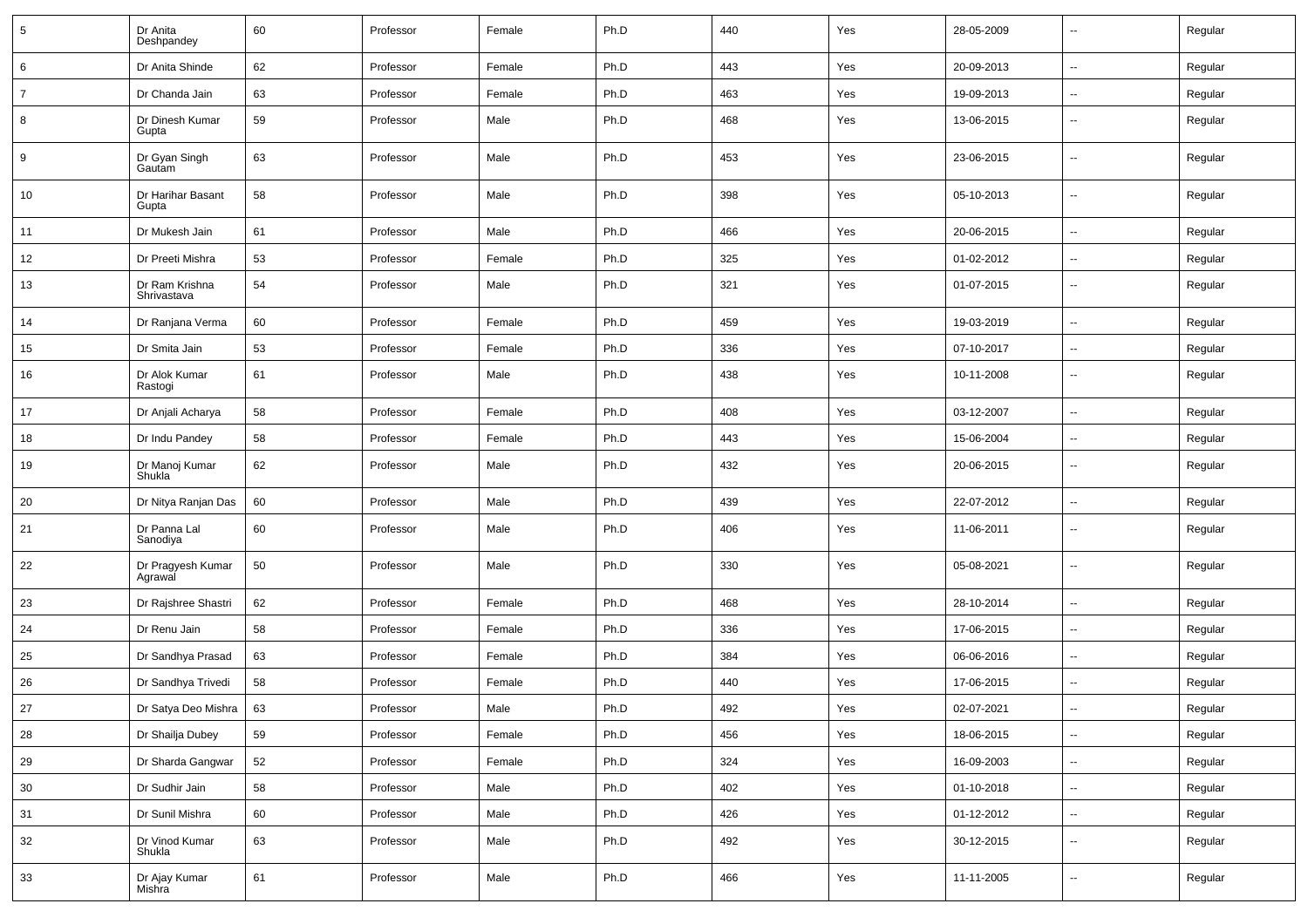| 34 | Dr Anjali Jain                       | 61 | Professor                  | Female | Ph.D | 432 | Yes | 08-10-2013 |                          | Regular |
|----|--------------------------------------|----|----------------------------|--------|------|-----|-----|------------|--------------------------|---------|
| 35 | Dr Anuj Hundet                       | 58 | Professor                  | Male   | Ph.D | 427 | Yes | 27-06-2015 | -−                       | Regular |
| 36 | Dr Benoy Kumar<br>Sinha              | 55 | Professor                  | Male   | Ph.D | 333 | Yes | 27-06-2015 | $\overline{\phantom{a}}$ | Regular |
| 37 | Dr Mahendra<br>Singhai               | 55 | Professor                  | Male   | Ph.D | 333 | Yes | 18-06-2015 | $\overline{\phantom{a}}$ | Regular |
| 38 | Dr Pankaja Shukla                    | 64 | Professor                  | Female | Ph.D | 491 | Yes | 05-08-2002 | $\overline{a}$           | Regular |
| 39 | Dr Pushpa<br>Moolchandani<br>Rawtani | 51 | Professor                  | Female | Ph.D | 333 | Yes | 17-06-2015 | --                       | Regular |
| 40 | Dr S S Vijayvargiya                  | 61 | Professor                  | Male   | Ph.D | 492 | Yes | 07-08-1995 | $\overline{a}$           | Regular |
| 41 | Dr Sadhana Pandey                    | 54 | Professor                  | Female | Ph.D | 386 | Yes | 17-06-2015 | --                       | Regular |
| 42 | Dr Shirish Kumar<br>Joshi            | 61 | Professor                  | Male   | Ph.D | 465 | Yes | 17-09-2013 | $\overline{\phantom{a}}$ | Regular |
| 43 | Dr Usha kahol                        | 60 | Professor                  | Female | Ph.D | 446 | Yes | 16-07-2012 | Ξ.                       | Regular |
| 44 | Dr jyoti Saxena                      | 58 | Professor                  | Female | Ph.D | 432 | Yes | 17-06-2015 | ⊷.                       | Regular |
| 45 | Dr Mahipal Singh<br>Yadav            | 53 | Professor                  | Male   | Ph.D | 315 | Yes | 25-06-2015 | --                       | Regular |
| 46 | Dr Makhan Singh<br>Chauhan           | 56 | Professor                  | Male   | Ph.D | 328 | Yes | 19-06-2015 | -−                       | Regular |
| 47 | Dr Swami Swaroop<br>Shrivasatav      | 53 | Professor                  | Male   | Ph.D | 324 | Yes | 22-06-2015 | --                       | Regular |
| 48 | Dr Kalpana Mallik                    | 63 | Associate Professor        | Female | Ph.D | 438 | Yes | 03-04-2004 | $\overline{\phantom{a}}$ | Regular |
| 49 | Dr Sabhakant<br>Dwivedi              | 54 | Associate Professor        | Male   | Ph.D | 332 | Yes | 17-09-2013 | $\overline{\phantom{a}}$ | Regular |
| 50 | Dr Seeme Mahmood                     | 55 | Associate Professor        | Female | Ph.D | 330 | Yes | 08-09-2006 | -−                       | Regular |
| 51 | Dr Surabhi Garde                     | 60 | Associate Professor        | Female | Ph.D | 414 | Yes | 19-08-2021 | $\overline{\phantom{a}}$ | Regular |
| 52 | Dr Amit Jain                         | 52 | Associate Professor        | Male   | Ph.D | 334 | Yes | 24-12-2018 | -−                       | Regular |
| 53 | Dr Aarti Dubey                       | 61 | Associate Professor        | Female | Ph.D | 403 | Yes | 17-06-2015 | ⊷.                       | Regular |
| 54 | Dr Indira Barman                     | 54 | Associate Professor        | Female | Ph.D | 329 | Yes | 27-06-2015 | н.                       | Regular |
| 55 | Dr Santosh Kumar<br>Jain             | 54 | Associate Professor        | Male   | Ph.D | 334 | Yes | 17-06-2015 | -−                       | Regular |
| 56 | Dr C Anitha                          | 55 | <b>Assistant Professor</b> | Female | Ph.D | 380 | Yes | 17-06-2015 | ₩,                       | Regular |
| 57 | Dr Jaya Sharma                       | 60 | <b>Assistant Professor</b> | Female | Ph.D | 380 | Yes | 18-06-2015 | $\overline{\phantom{a}}$ | Regular |
| 58 | Dr Amarjeet Singh<br>Saluja          | 51 | <b>Assistant Professor</b> | Male   | Ph.D | 333 | Yes | 29-06-2015 | $\sim$                   | Regular |
| 59 | Dr Anshu Saluja                      | 32 | <b>Assistant Professor</b> | Female | Ph.D | 24  | Yes | 24-09-2021 | н.                       | Regular |
| 60 | Dr Aarti Shrivastav                  | 60 | <b>Assistant Professor</b> | Female | Ph.D | 359 | Yes | 09-06-2011 | $\sim$                   | Regular |
| 61 | Dr Nidhi Chauhan                     | 33 | <b>Assistant Professor</b> | Female | Ph.D | 45  | Yes | 26-09-2020 | $\overline{\phantom{a}}$ | Regular |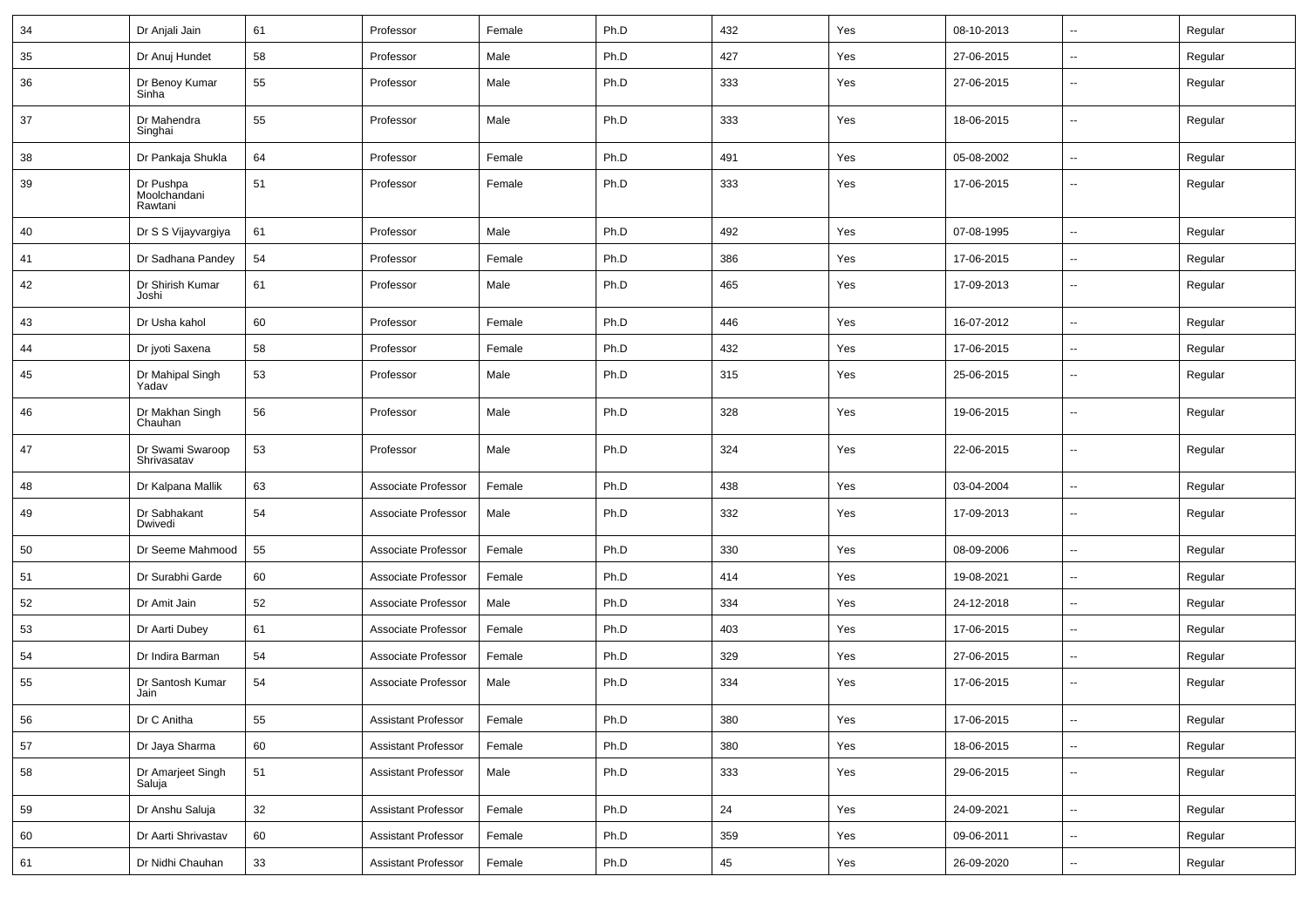| 62 | Dr Rachana Singh<br>Thakur    | 41     | <b>Assistant Professor</b> | Female | Ph.D       | $5\phantom{.0}$ | Yes | 09-03-2021 | $\overline{\phantom{a}}$ | Regular             |
|----|-------------------------------|--------|----------------------------|--------|------------|-----------------|-----|------------|--------------------------|---------------------|
| 63 | Dr Neelam Dwivedi             | 55     | <b>Assistant Professor</b> | Female | Ph.D       | 403             | Yes | 20-11-2018 | $\overline{\phantom{a}}$ | Regular             |
| 64 | Dr Shreeja Tripathi<br>Sharma | 38     | <b>Assistant Professor</b> | Female | Ph.D       | 24              | Yes | 24-09-2020 | $\overline{\phantom{a}}$ | Regular             |
| 65 | Dr Ajay Prakash<br>Khare      | 58     | Professor                  | Male   | Ph.D       | 328             | Yes | 02-12-2019 | $\overline{\phantom{a}}$ | Regular             |
| 66 | Dr Anupam Shukla              | 59     | Professor                  | Female | Ph.D       | 312             | Yes | 24-06-2010 | $\overline{\phantom{a}}$ | Regular             |
| 67 | Dr Ashok Kumar<br>Chaturvedi  | 55     | Professor                  | Male   | Ph.D       | 368             | Yes | 29-06-2015 | $\overline{\phantom{a}}$ | Regular             |
| 68 | Dr Vijay Shanker Rai          | 57     | Other                      | Male   | Ph.D       | 330             | Yes | 16-06-2015 | $\ddot{\phantom{a}}$     | Regular             |
| 69 | Pragya Gupta Nayak            | 53     | Other                      | Female | M.LISc     | 332             | Yes | 25-07-2006 | $\overline{\phantom{a}}$ | Regular             |
| 70 | Aayushi Sharma                | 25     | Other                      | Female | <b>NET</b> | 10              | Yes | 04-11-2020 | $\overline{\phantom{a}}$ | Adhoc / Contractual |
| 71 | Abhineet Gupta                | 30     | Other                      | Male   | <b>NET</b> | 13              | Yes | 04-01-2019 | $\ddotsc$                | Adhoc / Contractual |
| 72 | Aditi Shukla                  | 30     | Other                      | Female | <b>SET</b> | 78              | Yes | 15-01-2015 | $\overline{\phantom{a}}$ | Adhoc / Contractual |
| 73 | Akash Bhushan<br>Dubey        | 25     | Other                      | Male   | <b>NET</b> | 8               | Yes | 10-12-2020 | $\overline{\phantom{a}}$ | Adhoc / Contractual |
| 74 | Anu Thakur                    | 35     | Other                      | Female | <b>NET</b> | 35              | Yes | 09-07-2018 | $\overline{\phantom{a}}$ | Adhoc / Contractual |
| 75 | Arun                          | 26     | Other                      | Male   | <b>NET</b> | 23              | Yes | 12-09-2019 | $\ddot{\phantom{a}}$     | Adhoc / Contractual |
| 76 | Dr Balwinder Kaur             | 33     | Other                      | Female | Ph.D       | 18              | Yes | 08-01-2020 | $\sim$                   | Adhoc / Contractual |
| 77 | Anaadi Mishra CA              | 29     | Other                      | Male   | <b>NET</b> | 72              | Yes | 01-07-2018 | $\overline{\phantom{a}}$ | Adhoc / Contractual |
| 78 | Deepak Chaurasia              | 32     | Other                      | Male   | SET        | 8               | Yes | 06-11-2020 | $\ddotsc$                | Adhoc / Contractual |
| 79 | Dr Deepika Gupta              | 51     | Other                      | Female | Ph.D       | 35              | Yes | 14-07-2018 | $\overline{\phantom{a}}$ | Adhoc / Contractual |
| 80 | Dr Jyoti Kaurav               | 34     | Other                      | Female | Ph.D       | 18              | Yes | 26-12-2019 | $\overline{\phantom{a}}$ | Adhoc / Contractual |
| 81 | Dr Jyoti<br>Raghuwanshi       | 35     | Other                      | Female | Ph.D       | 40              | Yes | 16-01-2018 | $\overline{\phantom{a}}$ | Adhoc / Contractual |
| 82 | Dr Manju Singh                | 55     | Other                      | Female | Ph.D       | 84              | Yes | 02-07-2009 | $\ddotsc$                | Adhoc / Contractual |
| 83 | Dr Masarrat<br>Mehandi        | 44     | Other                      | Female | Ph.D       | 39              | Yes | 19-09-2018 | $\overline{\phantom{a}}$ | Adhoc / Contractual |
| 84 | Dr Meghna Dubey               | 44     | Other                      | Female | Ph.D       | 44              | Yes | 01-09-2017 | $\ddotsc$                | Adhoc / Contractual |
| 85 | Dr Priya Chaudhary            | 36     | Other                      | Female | Ph.D       | 81              | Yes | 04-01-2010 |                          | Adhoc / Contractual |
| 86 | Dr Ruchi Singh                | 39     | Other                      | Female | Ph.D       | 33              | Yes | 14-01-2020 | $\overline{\phantom{a}}$ | Adhoc / Contractual |
| 87 | Dr Shalini Singh<br>Baghel    | 42     | Other                      | Female | Ph.D       | 58              | Yes | 29-08-2016 | $\overline{\phantom{a}}$ | Adhoc / Contractual |
| 88 | Dr Shubhda Diwan              | 44     | Other                      | Female | Ph.D       | 33              | Yes | 05-01-2018 | $\overline{\phantom{a}}$ | Adhoc / Contractual |
| 89 | Dr Smita Nair                 | 41     | Other                      | Female | Ph.D       | 105             | Yes | 01-07-2004 | $\overline{\phantom{a}}$ | Adhoc / Contractual |
| 90 | Dr Akanksha<br>Sharma         | $38\,$ | Other                      | Female | Ph.D       | 116             | Yes | 03-07-2006 | ۰.                       | Adhoc / Contractual |
| 91 | Dr Alka Singh                 | $36\,$ | Other                      | Female | Ph.D       | $16\,$          | Yes | 27-12-2019 | $\overline{\phantom{a}}$ | Adhoc / Contractual |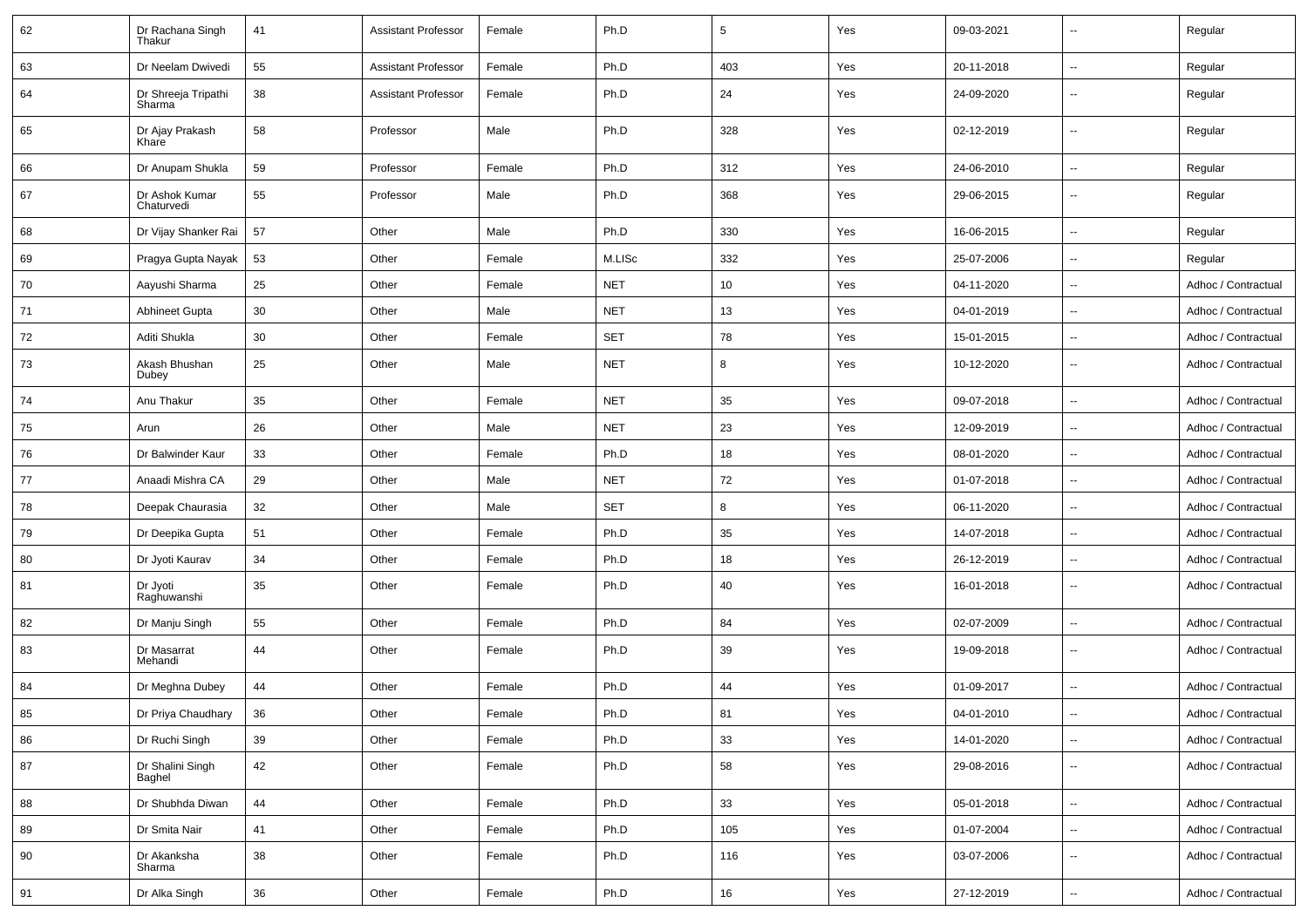| 92  | Dr Debopriya Dey            | 36     | Other | Female | Ph.D       | 72             | Yes | 24-12-2011 | $\sim$                   | Adhoc / Contractual |
|-----|-----------------------------|--------|-------|--------|------------|----------------|-----|------------|--------------------------|---------------------|
| 93  | Dr Dhruv Kant<br>Gangwar    | 48     | Other | Male   | Ph.D       | 120            | Yes | 14-01-2014 | --                       | Adhoc / Contractual |
| 94  | Dr Nimra Saleem             | 29     | Other | Female | Ph.D       | 42             | Yes | 29-08-2016 | --                       | Adhoc / Contractual |
| 95  | Dr Preeti Otle              | 31     | Other | Female | Ph.D       | 13             | Yes | 09-11-2020 | Ξ.                       | Adhoc / Contractual |
| 96  | Dr Priyanka Mishra          | 34     | Other | Female | Ph.D       | $\overline{7}$ | Yes | 16-12-2020 | --                       | Adhoc / Contractual |
| 97  | Dr Rajendra Prasad<br>Pawar | 31     | Other | Male   | Ph.D       | 25             | Yes | 26-02-2019 | $\overline{\phantom{a}}$ | Adhoc / Contractual |
| 98  | Dr Ramanuj<br>Raghuwanshi   | 33     | Other | Male   | Ph.D       | 29             | Yes | 12-09-2019 | $\overline{\phantom{a}}$ | Adhoc / Contractual |
| 99  | Dr Sarita Sharma            | 43     | Other | Female | Ph.D       | 109            | Yes | 01-09-2017 | --                       | Adhoc / Contractual |
| 100 | Dr Shameen Naqvi            | 62     | Other | Male   | Ph.D       | 33             | Yes | 21-08-2018 | Ξ.                       | Adhoc / Contractual |
| 101 | Dr Shikha Vaidya            | 32     | Other | Female | Ph.D       | 45             | Yes | 01-09-2017 | $\overline{\phantom{a}}$ | Adhoc / Contractual |
| 102 | Dr Subhra Suhaney           | 37     | Other | Female | Ph.D       | 1              | Yes | 07-10-2021 | --                       | Adhoc / Contractual |
| 103 | Dr Uday Kumar<br>Gupta      | 43     | Other | Male   | Ph.D       | 209            | Yes | 18-09-2017 | Ξ.                       | Adhoc / Contractual |
| 104 | Dr Neelam<br>Kushwaha       | 45     | Other | Female | Ph.D       | 14             | Yes | 10-11-2020 | --                       | Adhoc / Contractual |
| 105 | Dr Pratima Sharma           | 42     | Other | Female | Ph.D       | 61             | Yes | 14-07-2014 | Ξ.                       | Adhoc / Contractual |
| 106 | Dr Reshma Qureshi           | 37     | Other | Female | Ph.D       | 43             | Yes | 16-09-2016 | --                       | Regular             |
| 107 | Ekta Goswami                | 34     | Other | Female | <b>NET</b> | 41             | Yes | 01-02-2018 | $\sim$                   | Adhoc / Contractual |
| 108 | Dr Geeta Ahirwar            | 35     | Other | Female | Ph.D       | 14             | Yes | 22-01-2020 | $\overline{\phantom{a}}$ | Adhoc / Contractual |
| 109 | Govind Prasad<br>Mahle      | 36     | Other | Male   | <b>NET</b> | 1              | Yes | 11-10-2021 | $\sim$                   | Adhoc / Contractual |
| 110 | Gurpreet Kaur               | 25     | Other | Female | <b>NET</b> | 16             | Yes | 08-01-2020 | $\sim$                   | Adhoc / Contractual |
| 111 | Hariom Tiwari               | 23     | Other | Male   | <b>NET</b> | $\overline{1}$ | Yes | 14-10-2021 | --                       | Adhoc / Contractual |
| 112 | Hemlata Dhoke               | 28     | Other | Female | <b>SET</b> | $\overline{7}$ | Yes | 04-11-2020 | Ξ.                       | Adhoc / Contractual |
| 113 | Hempushpa<br>Manderia       | 27     | Other | Female | <b>NET</b> | 8              | Yes | 03-11-2020 | $\overline{\phantom{a}}$ | Adhoc / Contractual |
| 114 | Iti Shukla                  | 28     | Other | Female | <b>NET</b> | 13             | Yes | 03-11-2020 | Ξ.                       | Adhoc / Contractual |
| 115 | Jyoti Khare                 | 34     | Other | Female | SET        | 60             | Yes | 27-12-2010 |                          | Adhoc / Contractual |
| 116 | Kritika Prakash             | 25     | Other | Female | <b>NET</b> | 16             | Yes | 02-01-2020 | Щ,                       | Adhoc / Contractual |
| 117 | Dr Mekhala<br>Bajpayee      | 35     | Other | Female | Ph.D       | 22             | Yes | 09-09-2019 | $\sim$                   | Adhoc / Contractual |
| 118 | Mohammad Athar              | $34\,$ | Other | Male   | <b>NET</b> | 57             | Yes | 10-07-2016 | Ξ.                       | Adhoc / Contractual |
| 119 | Ankit Goyanar               | 29     | Other | Male   | <b>NET</b> | 40             | Yes | 10-11-2016 | $\sim$                   | Adhoc / Contractual |
| 120 | Dr Nidhi Parashar           | 34     | Other | Female | Ph.D       | 123            | Yes | 01-07-2010 | $\overline{\phantom{a}}$ | Adhoc / Contractual |
| 121 | Mr Omkar Tiwari             | 23     | Other | Male   | <b>NET</b> | 15             | Yes | 14-10-2021 | $\overline{\phantom{a}}$ | Adhoc / Contractual |